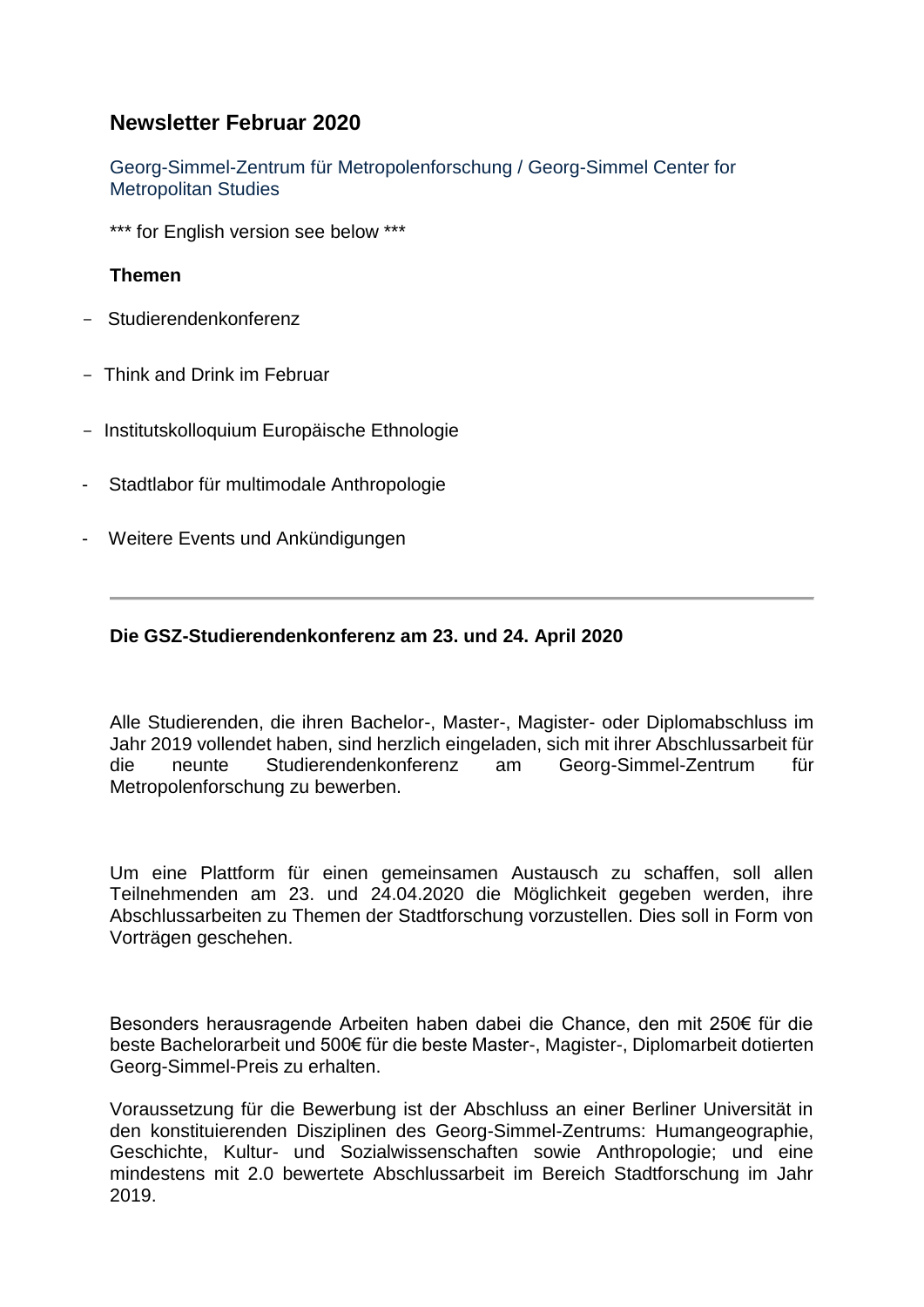Der Georg-Simmel-Preis wird am Ende der Konferenz verliehen. Alle Mitglieder des Georg-Simmel-Zentrums können geeignete Bewerber\*Innen vorschlagen. Dazu benötigen wir von Ihnen lediglich die Kontaktdaten der Studierenden sowie den Titel der Abschlussarbeit. Wir würden wir uns sehr über Ihre aktive Hilfe, als auch über eine Teilnahme an der Konferenz freuen.

Bewerbungen können **bis zum 28. Februar 2020** eingereicht werden und umfassen einen Abstract (max. 500 Wörter), eine digitale Kopie der Arbeit und den Nachweis der Bewertung. Die Bewerbungen sind zu richten an:

[bueroleitung-gsz@hu-berlin.de](mailto:bueroleitung-gsz@hu-berlin.de)

Bei allen weiteren Fragen zur Studierendenkonferenz hilft Ihnen unter ebendieser Emailadresse Lilly Untner weiter.

Wir freuen uns auf zahlreiche Teilnehmende.

Das Georg-Simmel-Zentrum

## **Think and Drink im Februar**

**Think & Drink am 10. Februar, 2020, 18 Uhr c.t.** *East-Migrant Analgoies: A Comparison of Stereotypes, Feelings of Devaluation and Ascension Conflicts Naika Foroutan, Humboldtuniversität zu Berlin*

Dieser Vortrag wird für dieses Semester der letzte im Rahmen des Think & Drink Kolloquiums sein. Los geht es wieder Mitte April!

Ort: Universitätsstraße 3b, R 002 (event. 004) Weiter Informationen entnehmen Sie der [Website!](https://www.sowi.hu-berlin.de/de/lehrbereiche/stadtsoz/think_drink/wintersemester19)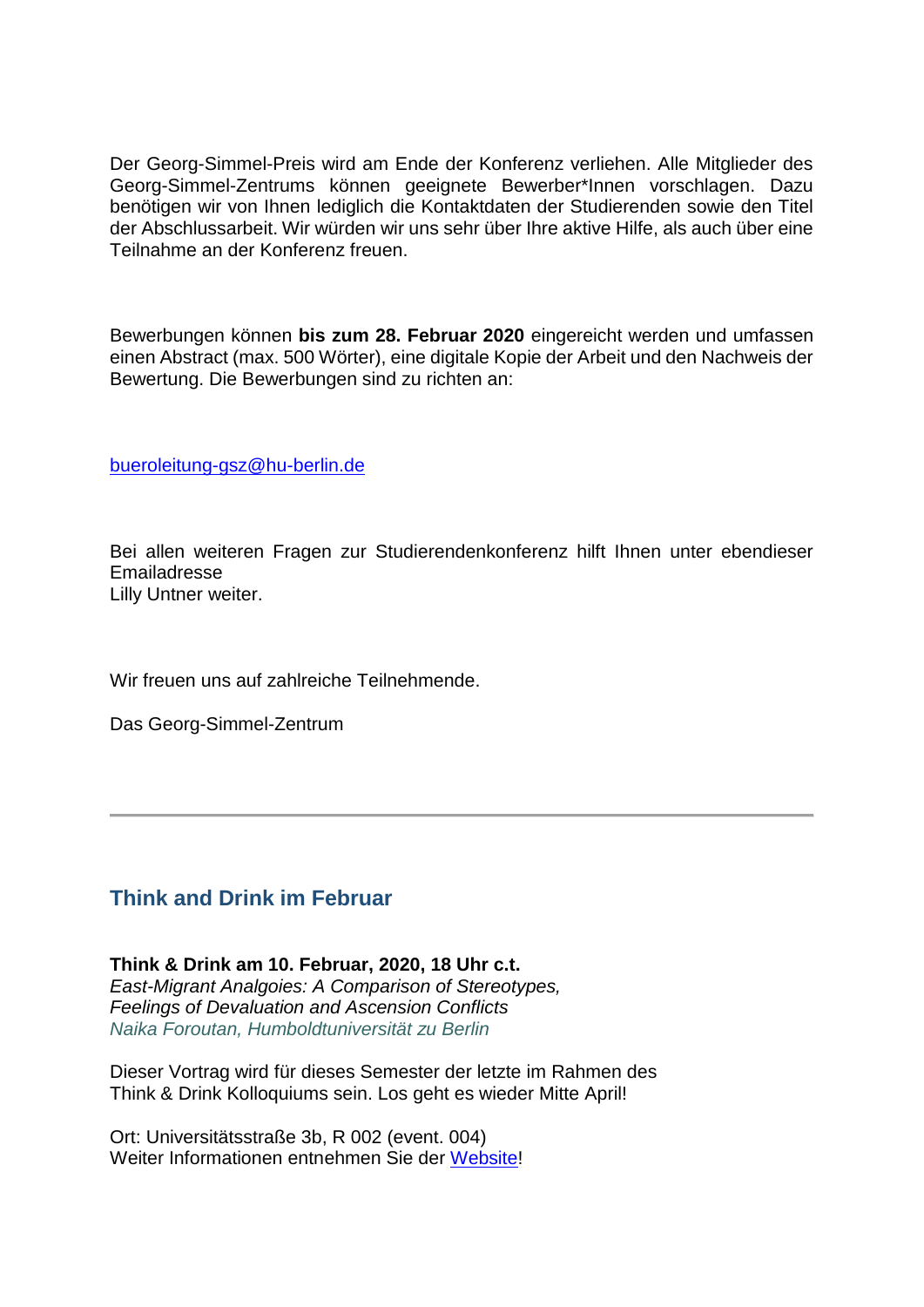# **Institutskolloquium Europäische Ethnologie**

#### **Kolloquium am 04. Februar 2020**

*Präsentation des MA-Studienprojekts "Curating the Digital in Everyday Life"* Christoph Bareither & Studierende

in Raum 408, Möhrenstraße 40/41

Ort: Hausvogteiplatz 5-7, 10117 Berlin Weitere Informationen entnehmen Sie bitte der [Website!](https://www.euroethno.hu-berlin.de/de/institut/kolloquium)

## **Stadtlabor für multimodale Anthropolgie im Dezember**

**Hands on am 03. Februar 2020, 16 Uhr c.t.** *Exploring Future Collaborations*

All members of Stadtlabor

**Seminar am 10. Februar 2020, 16 Uhr c.t.** *Shifting perceptions - How to grasp "research-through-design" in architecture* Hannah Varga (EuroEthno, HU)

Ort: Mohrenstraße 41, R 107a Weitere Informationen entnehmen Sie bitte der [Website!](https://www.euroethno.hu-berlin.de/de/forschung/labore/stadt)

## **Weitere Veranstaltung**

**Call for Papers!** *Tagung "Kritik des Eigentums? Zu einer Soziologie der Privatisierung und Vergesellschaftung"* Frühjahrstagung der Sektion Wirtschaftssoziologie, Universität Hamburg

Wir freuen uns, wenn Sie sich den Zeitraum vom **25. bis 26. Juni 2020** in Ihrem Kalender vormerken.

Weitere Informationen zum Projekt "Neue Urbane Agenda Berlin" finden Sie [hier.](https://www.transdis.tu-berlin.de/menue/neue_urbane_agenda_berlin/)

Bitte senden Sie Ihre Vorschläge (Abstract, max. 500 Wörter, auf deutsch oder englisch möglich) **bis 15.02.2020** an Natalia Besedovsk[y](https://webmail.cms.hu-berlin.de/roundcubemail/#NOP) [natalia.besedovsky@uni-hamburg.de](https://webmail.cms.hu-berlin.de/roundcubemail/#NOP) [und Joanna Kusiak Jk726@cam.ac.uk.](https://webmail.cms.hu-berlin.de/roundcubemail/#NOP)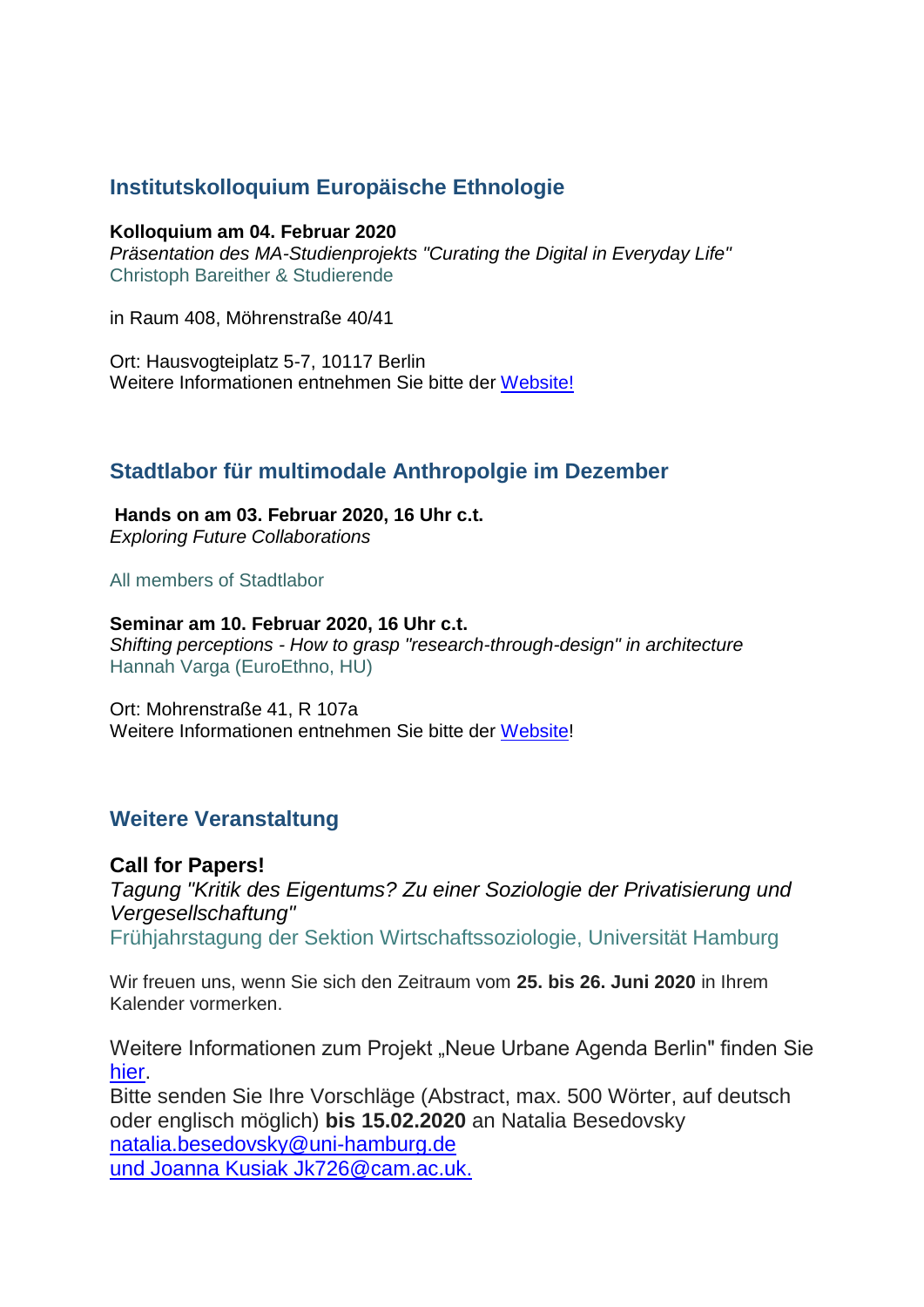\*\*\* English version \*\*\*

#### **Topics**

- Student Conference 2020
- Think & Drink in February
- Colloquium European Ethnology
- Stadtlabor for multimodal anthropology
- More Events

### **The GSZ-Student Conference on April 23-24, 2020**

All students who have completed their Bachelor's, Master's, Magister or Diploma degree in 2019 are invited to apply with their final thesis for the ninth student conference at the Georg-Simmel Center for Metropolitan Research.

In order to create a platform for a joint exchange, all participants will be given the opportunity to present their theses on urban research topics on 23 and 24 April 2020. This will take place in the form of lectures.

Particularly outstanding work will have the chance to receive the Georg-Simmel-Prize, which is endowed with 250€ for the best bachelor thesis and 500€ for the best master or diploma thesis.

The prerequisite for application is a degree from a Berlin university in the constituent disciplines of the Georg-Simmel-Centre: human geography, history, cultural and social sciences, and anthropology; and a final thesis in the field of urban research with a grade of at least 2.0 in 2019.

The Georg Simmel Prize will be awarded at the end of the conference. All members of the Georg-Simmel-Centre may propose suitable candidates. All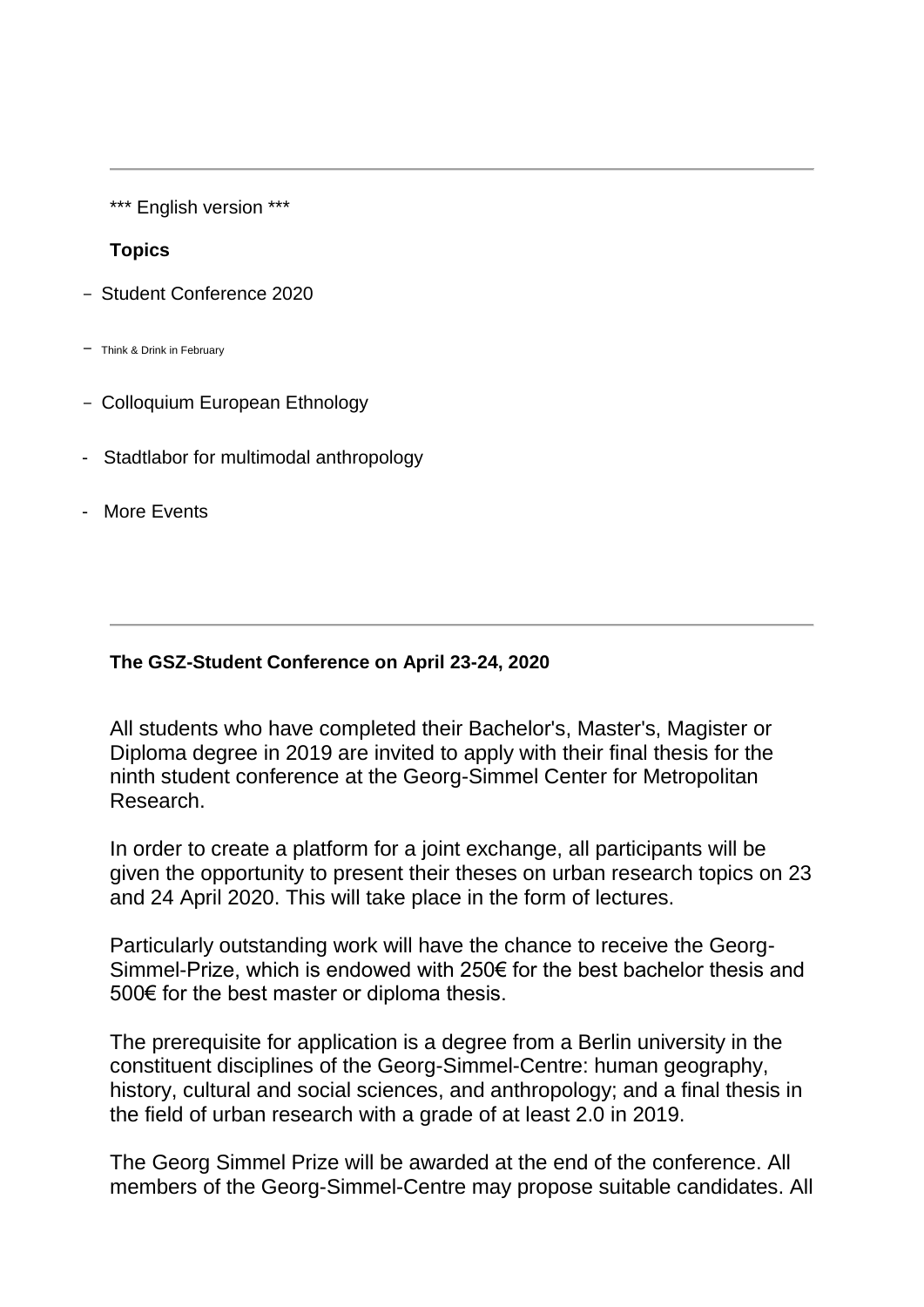we need from you are the contact details of the students and the title of the thesis. We would be very pleased to receive your active help as well as your participation in the conference.

Applications can be submitted until February 28, 2020 and include an abstract (max. 500 words), a digital copy of the thesis and proof of evaluation. Applications should be sent to:

[bueroleitung-gsz@hu-berlin.de](mailto:bueroleitung-gsz@hu-berlin.de)

If you have any further questions regarding the student conference, please contact Lilly Untner at the email address above.

We are looking forward to numerous participants.

The Georg-Simmel-Center

# **Think & Drink in February**

**Think & Drink on February 10, 2020, 6pm c.t.** *Urban Infrastructures and Pentecostalism: Reflections from Lagos Kinshasa*

Naika Foroutan, Humbodt University Berlin

This talk will be the last one of the semester!

Venue: Universitätsstraße 3b, R 002 For more information visit the [website!](https://www.sowi.hu-berlin.de/de/lehrbereiche/stadtsoz/think_drink/wintersemester19)

# **Colloquium European Ethnology**

**Kolloquium on February 4, 2020, 2pm** *Presentaton of MA-Studienprojekts "Curating the Digital in Everyday Life"* Christoph Bareither & Studierende

in Raum 408, Möhrenstraße 40/41

Venue: Hausvogteiplatz 5-7, 10117 Berlin For more inforamtion visit their [website!](https://www.euroethno.hu-berlin.de/de/institut/kolloquium)